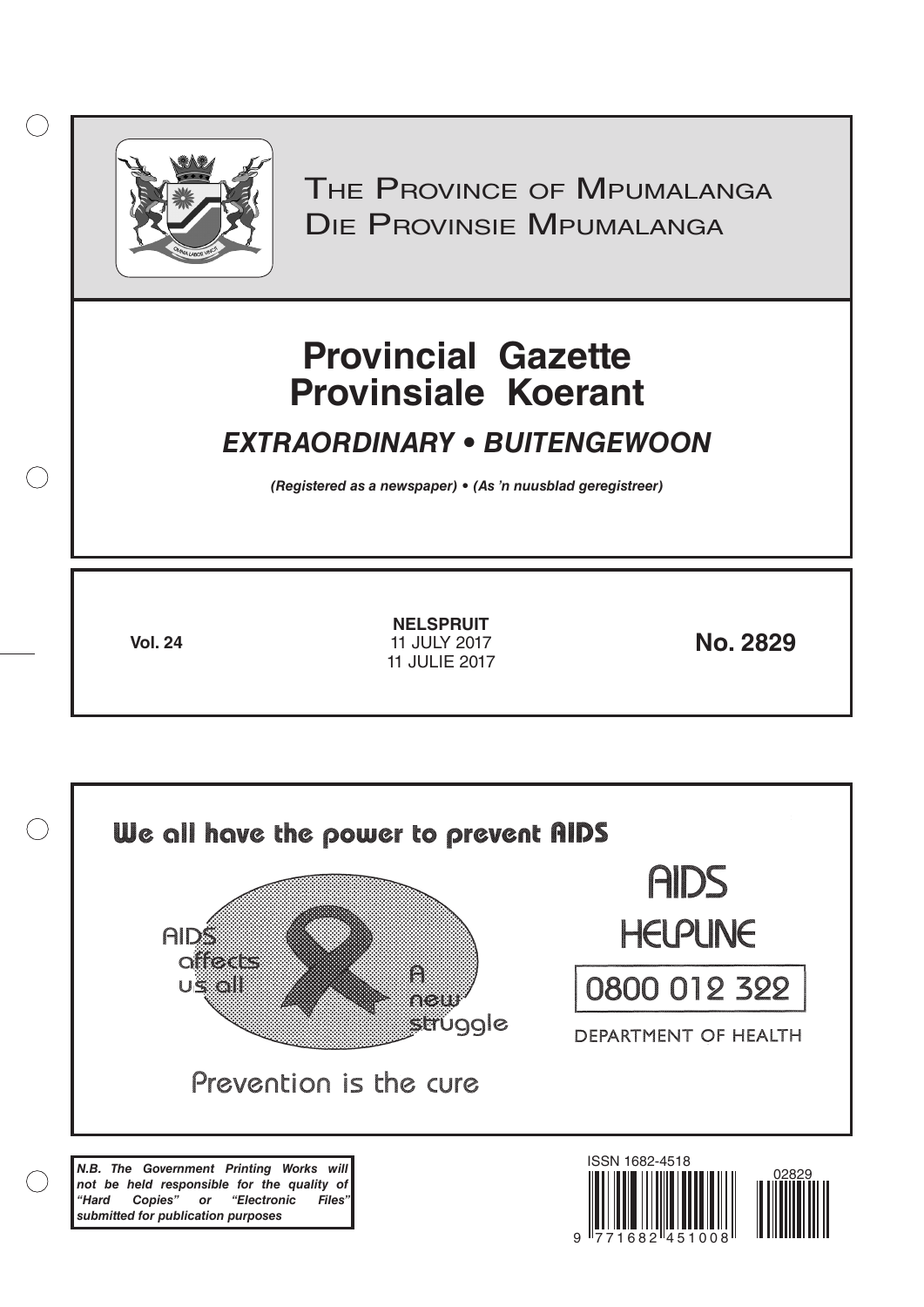## **IMPORTANT NOTICE:**

**The GovernmenT PrinTinG Works Will noT be held resPonsible for any errors ThaT miGhT occur due To The submission of incomPleTe / incorrecT / illeGible coPy.**

**no fuTure queries Will be handled in connecTion WiTh The above.**

## **CONTENTS**

|                                                                                                      | Gazette | Page |
|------------------------------------------------------------------------------------------------------|---------|------|
|                                                                                                      | No.     | No.  |
| <b>OFFICIAL NOTICES • AMPTELIKE KENNISGEWINGS</b>                                                    |         |      |
| Mpumalanga Gambling Amendment Act (2/2010): Section 18 of the Act will come into operation on 1 June | 2829    |      |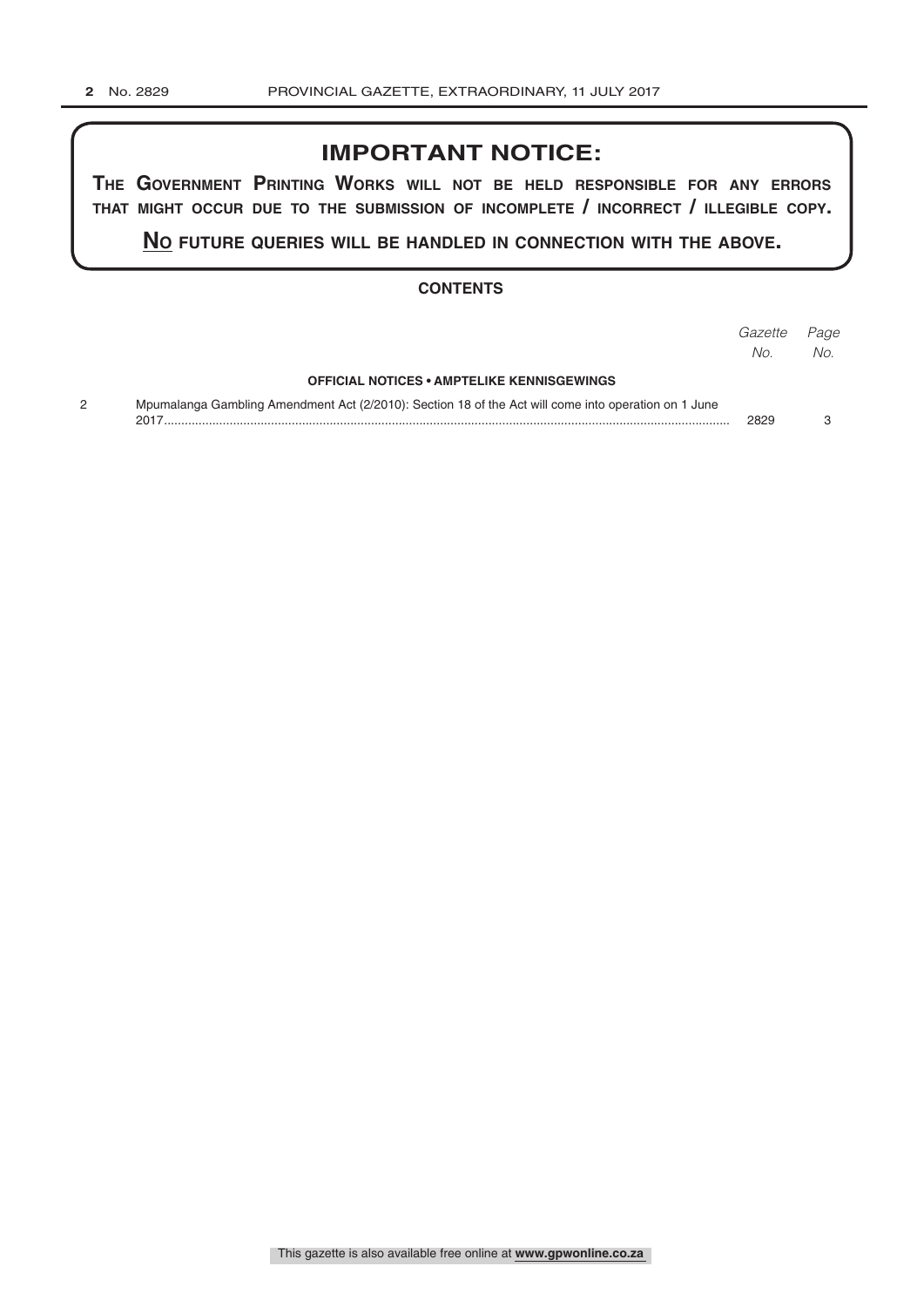## Official Notices • Amptelike Kennisgewings

#### **OFFICIAL NOTICE 2 OF 2017**

### **PREMIER'S NOTICE**

#### **MPUMALANGA GAMBLING AMENDMENT ACT, 2010 (ACT NO. 2 OF 2010)**

I, **David Dabede Mabuza**, in my capacity as Premier of the Mpumalanga Province, have, on 12 May 2010, in terms of section 121 of the Constitution of the Republic of South Africa, 1996, assented to the Mpumalanga Gambling Amendment Act, 2010, and further determined 1 June 2010 as the date on which the said Act, excluding section 18, would come into operation.

In terms of section 20 of the Mpumalanga Gambling Amendment Act, 2010, I hereby determine **1 June 2017**, as the date for the coming into operation of section 18 of the said Act.

Given under my Hand at Mbombela this Nineteenth day of May, Two thousand and Seventeen.

**D.D. MABUZA PREMIER: MPUMALANGA PROVINCE** SLA8702M